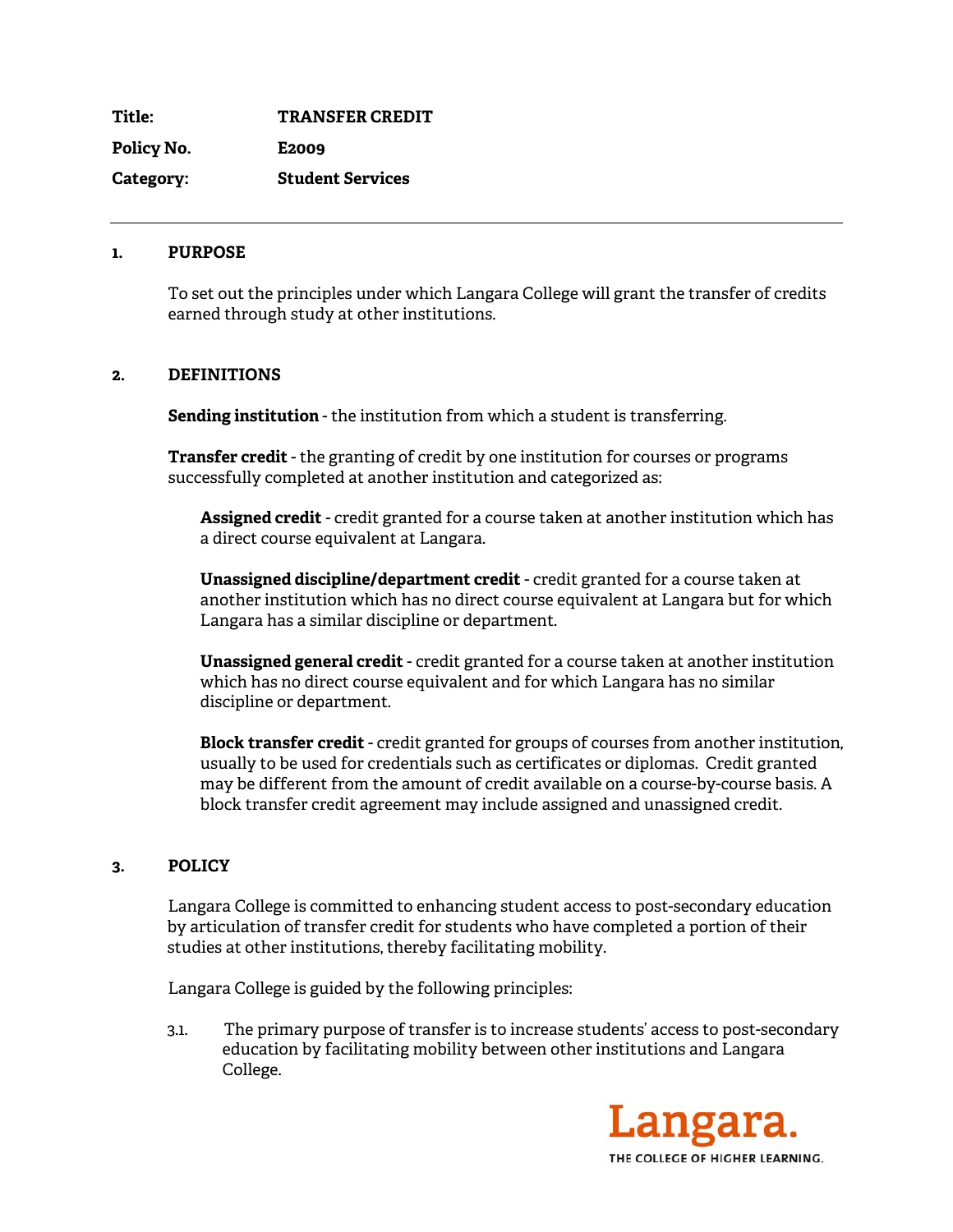- 3.2. Transfer credit arrangements will maintain the academic integrity of Langara's courses and programs.
- 3.3. Credits from the following institutions will be considered for transfer:
	- a. Institutions included in the BC Transfer Guide.
	- b. Institutions accredited by the appropriate authority responsible for post-secondary education in their country.
	- c. The Advanced Placement Program.
	- d. The International Baccalaureate Diploma Programme.

In exceptional circumstances, an institution that does not meet the above criteria may be approved for recognition by Registrar and Enrolment Services (RES), in consultation with the relevant department.

- 3.4.As much as possible, the granting of transfer credit will allow for maximum recognition of courses completed at another institution.
- 3.5.In order to maximize transfer students' ability to meet program requirements, wherever possible, Langara will grant assigned credit rather than unassigned credit.
- 3.6. Transfer credit decisions are recognized by Langara regardless of the student's program, but the application of transfer credits is determined by program requirements.
- 3.7.The minimum grade required for a student to receive transfer credit for a course is a "Pass" (normally a "P" or "D" as defined by the sending institution.) Some programs or courses may require a higher grade for program progression or course pre-requisites.
- 3.8.Grades for transferred courses are not included in a student's grade point average calculations at Langara.
- 3.9.Recognition of transfer credit by Langara does not imply or guarantee that the transferred credits will be recognized by another institution.
- 3.10. As far as possible, Langara will provide sending institutions with adequate notice and lead time regarding changes to curriculum that may affect transfer agreements.

## **4. RESPONSIBILITY**

For inquiries relating to this policy, contact the Registrar and Director, Enrolment Services.